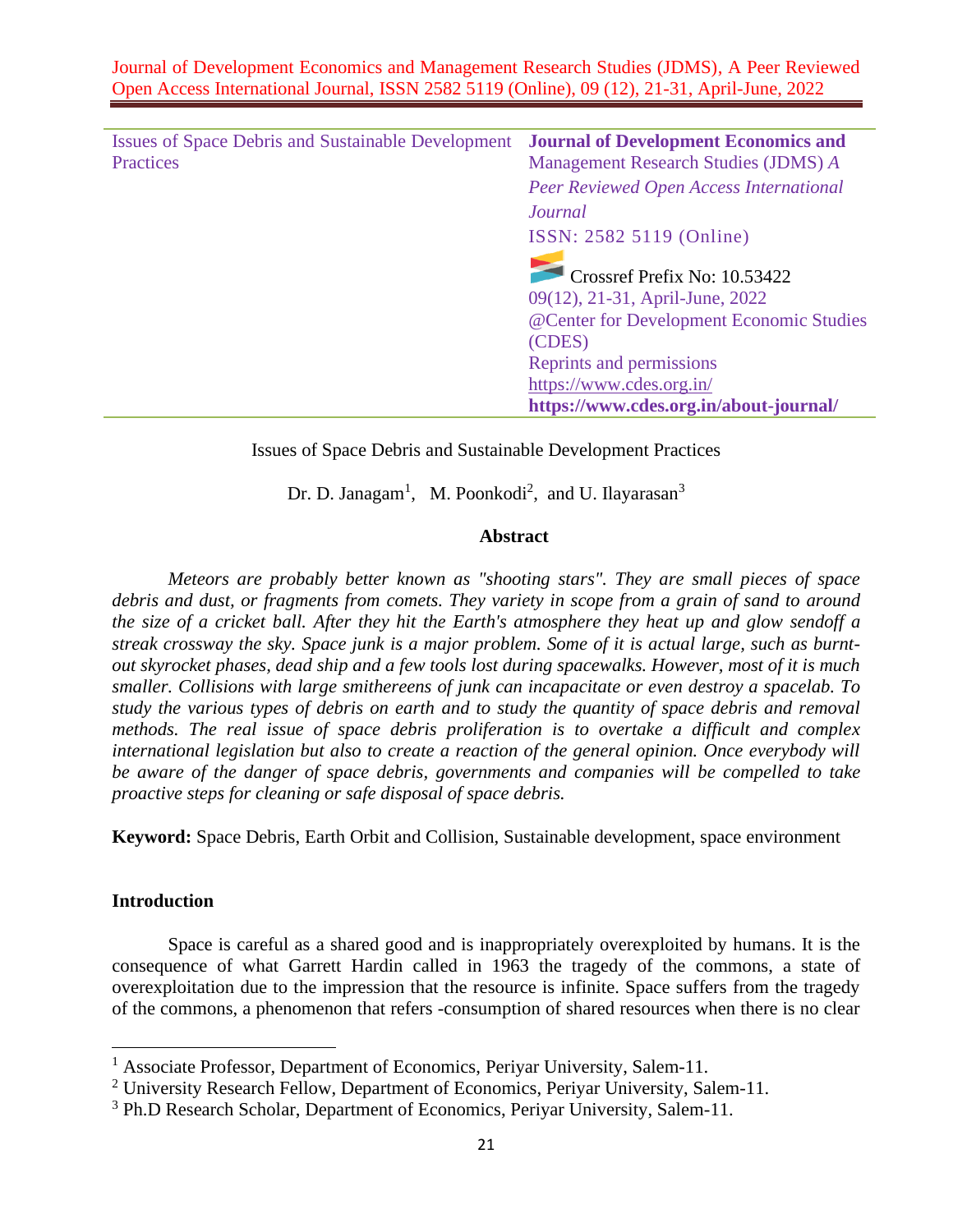ownership over it by this sentence, and Megan Ansell means that the natural tendency of space actors in power will likely be to do nothing until they absolutely must. Likewise, to the case of global warming, space establishments tend to wait as much as possible before taking any action, waiting for the situation to become critical.

There are about 23,000 pieces of wreckage larger than a softball orbiting the Earth. They portable at speeds up to 17,500 mph, fast sufficient for a relatively small piece of orbital debris to damage a satellite or a spacecraft. There is partial a million pieces of debris the size of a agate or larger (up to 0.4 inches, or 1 centimeter) or larger, and approximately 100 million pieces of wreckage about .04 inches (or one millimeter) and larger. There is even lesser micro meter-sized (0.000039 of an inch in width) debris.

NASA and the Department of Defense cooperate and share errands for describing the satellite (including orbital debris) environment. Department of Defense Space Shadowing Network tracks discrete substances as small as 2 inches (5 centimeters) in diameter in low-Earth orbit and about 1 yard (1 meter) in geosynchronous orbit. Currently, about 27,000 formally classified objects are still in orbit and most of them are 10 cm and larger. Using singular ground-based devices and inspections of repaid satellite surfaces, NASA statistically determines the extent of the population for objects less than 4 inches (10 centimeters) in diameter.

Collision risks are alienated into three groups contingent upon size of danger. Aimed at substances 4 inches (10 centimeters) and larger, combination estimates and collision evasion maneuvers are effective in countering objects which can be tracked by the Space Surveillance Net. Substances smaller than this typically are too small to track for conjunction assessments and crash evasion. Debris shields can be real in enduring impacts of atoms smaller than half an inch (1 centimeter) for the U.S. modules on the Global Space Position.

#### **Need for the study**

Sustainable development practices help countries produce in ways that acclimate to the encounters posed by climate change, which will in turn help to safeguard vital natural resources for ours and future generations. Space sustainability is preservation that all progress can remain to use outer space for peaceable resolutions and socioeconomic benefits now and in the long term. This will need international cooperation, debate, and promises designed to confirm that outer space is safe, secure, and peaceful. Many of these space actions use the same regions of Earth orbit, leading to gathering and possible physical and electromagnetic interference. Uncertainty we do not practice space sustainably, the cost of by space will rise, which might make it too comfortable to continue to use space for National and international security.

The growing population of space debris increases the possible hazard to all space vehicles, including to the International Space Station and other spacecraft with souls aboard, such as SpaceX's Crew Dragon.

NASA receipts the threat of collisions with space debris truly and has a enduring set of guidelines on how to deal with each possible collision threat to the space station. These rules, part of a larger body of decision-making aids known as flight rules, specify when the expected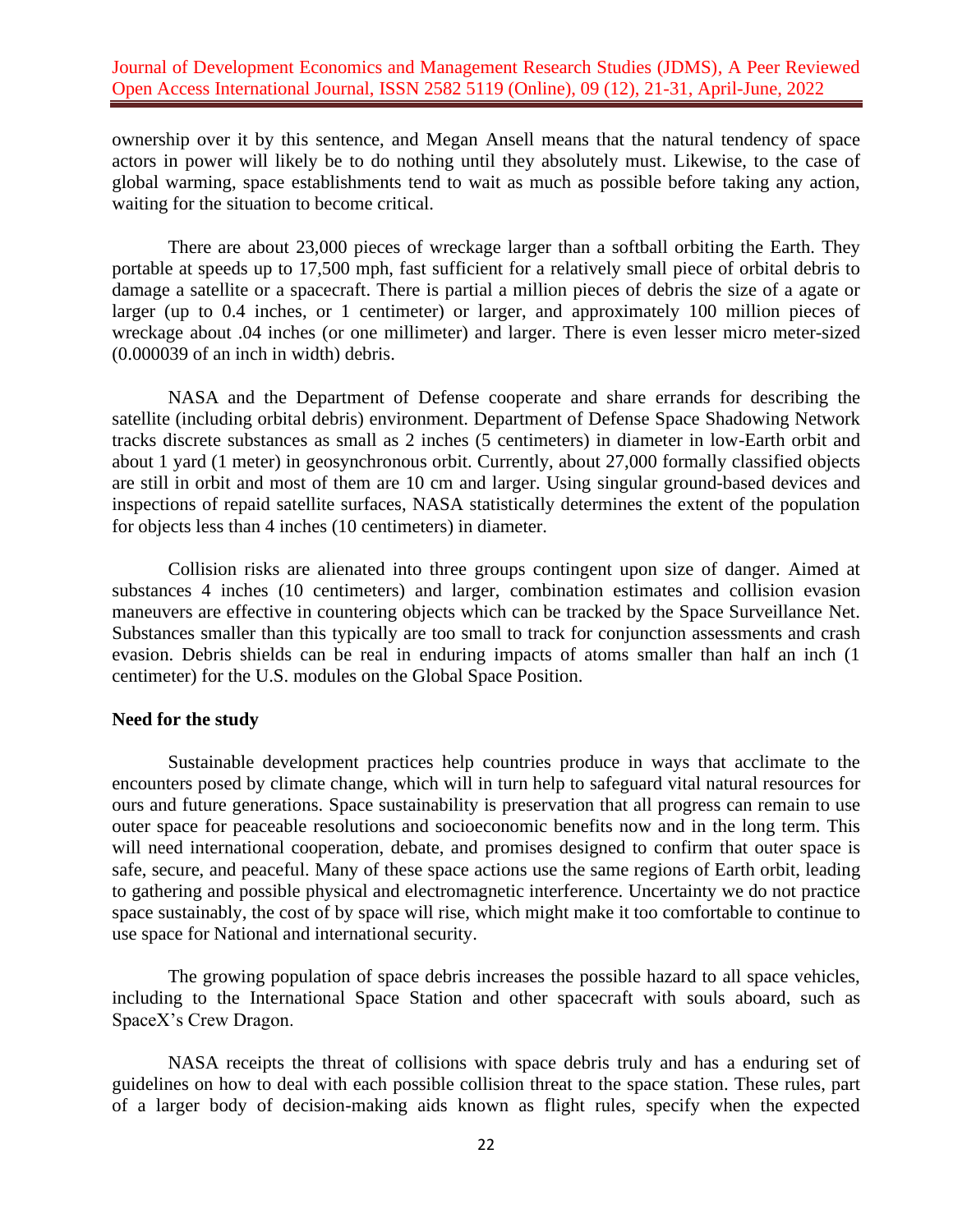proximity of a piece of debris increases the possibility of a collision enough that indirect action or other precautions to ensure the safety of the aircrew are needed.

### **Related Studies**

**Ward Munters (2016)** study emphasized the increasing volume of orbital debris threatens the sustainable use of outer space. This paper pulls upon a careful outline of polycentric governance, trust, reciprocity and cooperation for the collective-active problem of space debris in the near-Earth orbits. After analyzing space debris from an international legal and policy viewpoint, a new international organization for the active removal of debris is proposed as a solution to key unified impairments to decisive action by the international community  $-$  i.e. the problematic decision-making within the United Nations Committee on the Peaceful Uses of Outer Space (UNCOPUOS), the paucity of current international space law on space debris, and international security concerns in the framework of an arms race in outer space.

**Megan Ansdell (2019)** deliberated the space debris progressively threatens the delivery of satellite services that have developed combined into the operations of the global economy and U.S. military, such as GPS accuracy timing and navigation. Though studies suggest that every year removing as few as five massive pieces of debris in serious orbits could knowingly steady the space debris environment, countries have vacillated to develop space debris elimination systems due to high costs and classic free rider problems. This paper argues that the United States should take the lead in closely developing systems to remove space debris with the utmost possible to contribute to future collisions. Whereas foremost by example will involve certain costs and risks, U.S. leadership in conserving the near-Earth space environment will result in not only long-term welfares for the United States, but also the satisfaction of U.S. national space policy and wider U.S. foreign policy purposes.

**Amrith Mariappan et.al., (2020**) study explained the space debris administration and alleviation in the microgravity environment is a vigorous research theme of current attention. It delivers theoretical evidence of the concept of a worthwhile energy conversion system that is talented of altering the space debris into useful powders in the International Space Station (ISS) for various bids. A specially designed broom is changed to collect the space debris of various sizes. A visual categorization method is proposed for the debris segregation in the ISS by creating an artificial gravitational field. It could be done by via the frame-dragging effect or gravitomagnetism. An induction furnace is helped for converting the segregated metal-scrap into liquid metal. A fuelcell aided water atomization method is projected for transforming the liquid debris into metal powder. The high-energetic metal ashes obtained from the space debris could be employed for creating propellants for useful aerospace applications, and the silicon powder obtained could be used for making soil for advancement the pharmaceutical-flora in the space lab in the forthcoming aiming for the scarce-drug discoveries for high-endurance health care management. The projected energy conversion system is a conceivable substitute for the space debris extenuation and its real applications in orbiting laboratories through the international collaboration for the welfares to humanity

**Afshaan sheikh et.al (2021)** study specified the technology has many pros and cons. But we have also polluted space as we yield contaminated our mother Earth. So far, we were not seeing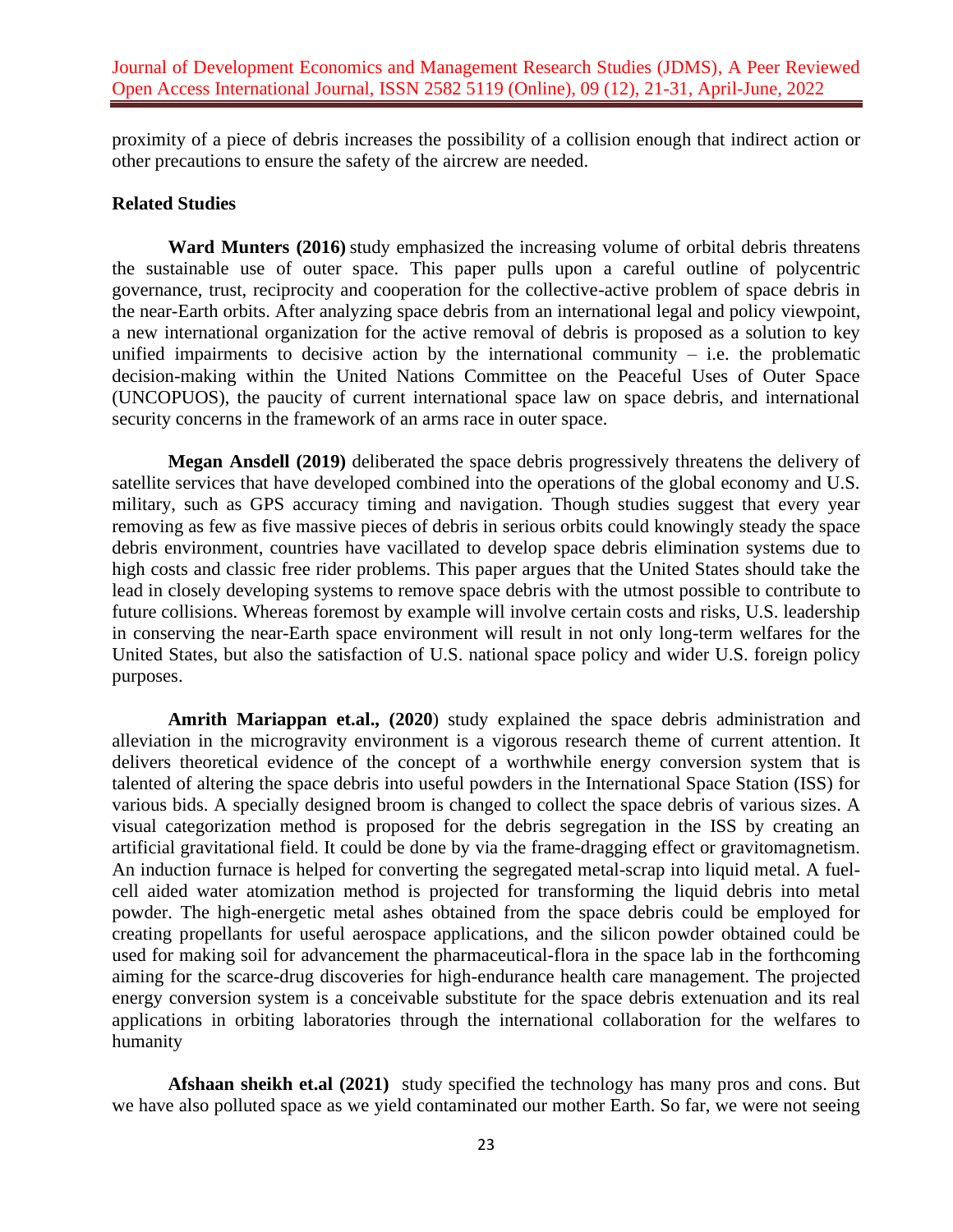this as a key and direct problem but now the time has come that we look into this matter deeply and come to a proper solution to remove slowly and gradually as many Debris from space as possible. To abolish a space debris object from its orbit, many techniques have been proposed. This paper summary the different proposed methods of vacuuming space junk like. It also proposes that a special satellite is to be built which can have more than one technique to remove debris from space having generation of more than 30-35 years which can reduce the cost of the task along with space junk.

### **Effects of the Space Debris on Environment**

Four factors determine as how the space debris environment affects space systems operations. These are stage in orbit, predictable area, orbital altitude and orbital inclination of these, time in orbit, projected area and orbital altitude are the principal factors.

#### **Environmental Impacts**

The properties of debris on other spacecraft range from surface abrasion due to repeated small particle impact to a catastrophic fragmentation due to a collision with a large object. The comparative velocities of orbital objects (10 kilometers per second [km/s] on average, but ranging from meters per second up to 15.5 km/s) allow even very small objects such as a paint flake to damage spacecraft components and surfaces. For instance, a 3-millimeter (mm) aluminum particle roaming at 10 km/s is equivalent in energy to a bowling ball traveling at 60 miles per hour (or 27 m/s). In this case, all the energy would be distributed in an area of the same size as the particle, causing catering or penetration, depending on the thickness and material properties of the surface being impacted. There has been one unplanned collision amongst characterized objects to date, but surfaces returned from space and examined in the laboratory confirm a regular bombardment by small particles. Space Shuttle vehicle machineries, including windows, are frequently replaced due to such damage acquired while in orbit. Debris also postures a hazard to the surface of the [earth.](http://www.encyclopedia.com/earth-and-environment/geology-and-oceanography/geology-and-oceanography/earth) High-melting-point resources such as titanium, steel, ceramics, or large or densely built objects can survive atmospheric reentry to strike the earth's surface. Although there have been no recognized loss of life or severe injuries due to debris, reentering objects are frequently observed and sometimes found.

#### **Debris Collection Method**

The Dual-Head Electromagnetic device (DHEM) space broom proposed by Kumar et. al<sup>6</sup> is chosen as a profitable method for the collection of space debris to the ISS. The feedback-controlled adjustable comprehensive speed DHEM space broom will be capable of capturing all the space debris nearing to the ISS including the nonfunctional substances having an average size between 1 and 10 cm, which are moving with different speeds and directions and polluting the space environment and creating risk to operational satellites and space vehicles. Note that the debris capturing net made of Graphene material, and the bidirectional plasma thruster<sup>7</sup>, could be other options for space debris collection for the operational protection redundancy. The technology of the net proposed by European Space Agency (ESA) <sup>8</sup> in this regard could be used for capturing the debris after decelerating it using plasma Thrusters.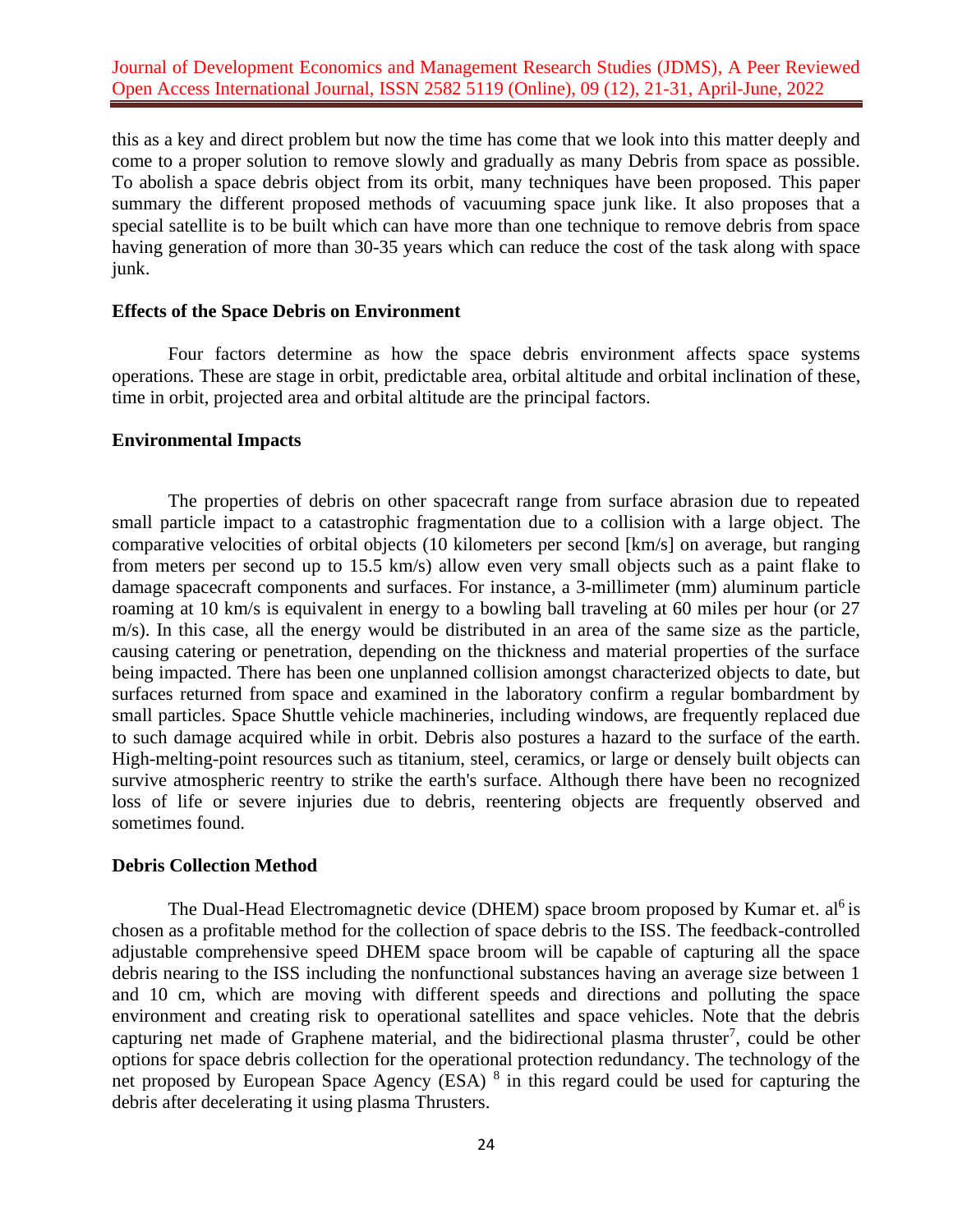## **Space Debris Removal**

Space debris can be categorized into three main groups, based on size and the damage it may cause in case of a collision: it could be minor damage, major damage, end of mission, or total destruction. If an accident happens between a space object and a piece of debris larger than 10, and there is a high probability of total destruction of both. The accident is likely to increase the amount of orbital litter by thousands of new units. When objects crash with debris between 1 and 10 cm in size, the consequences could be lethal to the spacecraft, but there is a smaller possibility of debris generation. If objects of less than 1 cm crash into a spacecraft, the object could be shielded and the accident is unlikely to create a significant amount of debris.

### **Active Space Debris Removal Methods**

There are several space debris removal concepts such as ESA's drag augmentation method, (Japan Aerospace Exploration Agency) JAXA's electro-dynamic tether method, and solar sail propulsion method, and Texas A.M University's slingshot method, which motivated this research<sup>9</sup>. Active removal are often additional efficient in terms of the amount of collisions prevented versus objects removed, once the subsequent principles are applied for the choice of removal targets<sup>10</sup>, which may be used to generate a criticality index and therefore listed, accordingly

### **Space Debris Removal General Methods**

# **I. Space Environment Based Methods**

A) Drug Augmentation System

- i. Foam Based
- ii. Inflated Method
- iii. Fiber Based

B) Electro Dynamic Tether Drag Augmentation

### **II. Non-Space Environment Based Methods**

A) Contact Based Removal Method

- i. Slingshot Method
- ii. Adhesive Method

### B) Contactless Removal Methods Contacts

- i. Artificial Atmosphere Influence
- ii. Laser Satellite
- iii. Ion Beam Shepherd

## **Problems of Orbital Debris**

Space debris can severely damage or destroy a spacecraft. Due to their high average speed, there are 22,000 pieces of debris large enough to track from the ground, but smaller objects could still cause serious damage. This debris is dangerous for future rocket launches.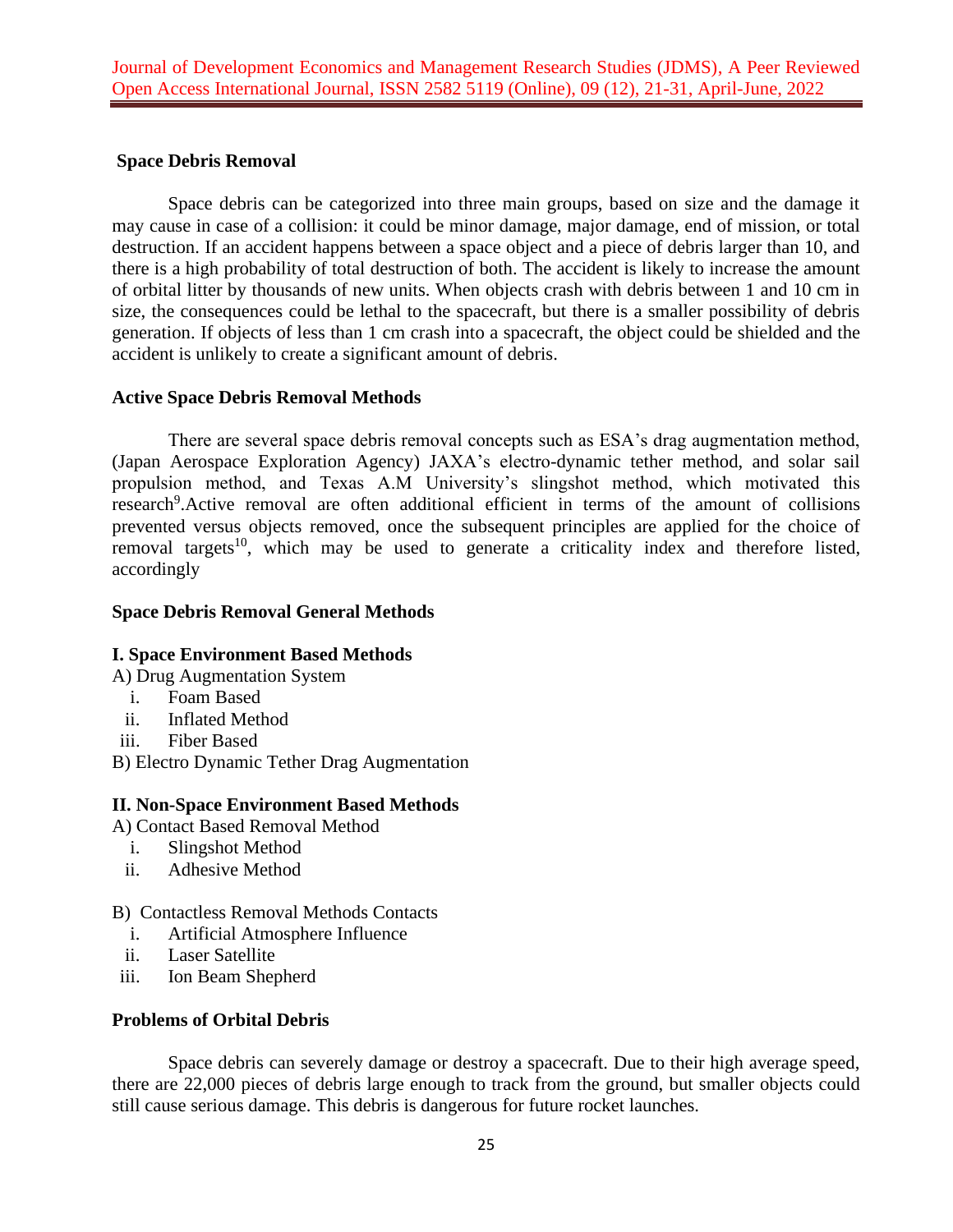# **Objective**

This study attempt to analyse the space debris and removal methods.

### **Materials and Methods**

### **Methodology**

The present study is based on secondary data. The data for the study has been gathered from several sources. The secondary tool for data gathering was library research, several legal databases, publications on the Internet sources were books on international legislation and the history of space issues, journal articles, statistics and report. The most recent data was compiled from online sources, such as international space agencies (ESA, NASA, ISRO, ROSCOSMOS, etc.) and international organizations (Inter-Agency Space Debris Coordination Committee, United Nations Office for Outer Space Affairs, United Nations Committee of the Peaceful Uses of Outer Space, etc.).

## **Limitations**

The study focused fragmentation of debris, year wise debris in India and country wise debris on earth. The study based on secondary data only.

| Size (cm) | Number of objects (pieces) | <b>Measurements</b>                       | <b>Effect</b>                  |
|-----------|----------------------------|-------------------------------------------|--------------------------------|
| >10       | > 9000                     | Radar                                     | Can break up a satellite       |
| $1 - 10$  | >1 e 5                     | Optical telescope                         | Penetrate satellite walls      |
| $0.1 - 1$ | $>$ 3 e 7                  | <b>Statistical Estimate</b>               | Surface or component<br>Damage |
| < 0.1     | $10e9 - 10e14$             | Long Duration Exposure<br>Facility (LDEF) | Sensor interference            |

**Table 1: Size, Measurement and Effect of Space Debris in Earth Orbit**

**Source:** Space Debris in Earth Orbit, 2001

Table 1 shows the estimated number of space debris, objects, ranging in size and possible impact of collides with spacecraft or rockets. Space debris models play a vital part in assessing the number of orbital junks.

The artificial component of the overall space environment is typically characterized into five types of objects, and as well by the object's active or inactive status. The five types are spacecraft or payloads, rocket bodies or rocket rooters, operational debris, breakup debris, and anomalous debris. Table 2 shows the fragmentation of the debris on the orbit.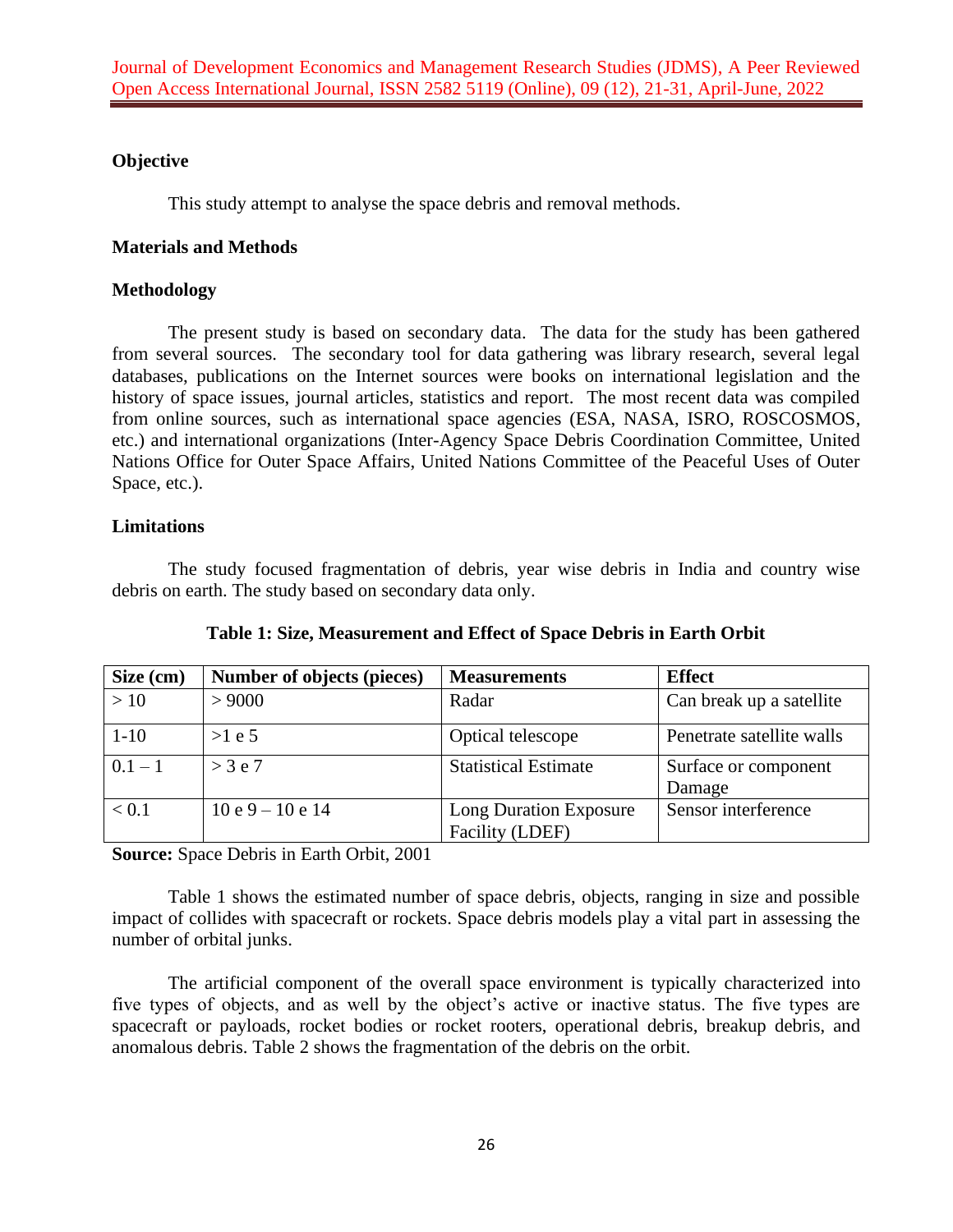|                   | <b>Payloads</b> | <b>Rocket</b><br><b>Bodies</b> | <b>Operational</b><br><b>Debris</b> | <b>Breakup</b><br><b>Debris</b> | <b>Anomalous</b><br><b>Debris</b> | <b>Total</b> |
|-------------------|-----------------|--------------------------------|-------------------------------------|---------------------------------|-----------------------------------|--------------|
| <b>LEO</b>        | 1,612           | 758                            | 651                                 | 3,232                           | 119                               | 6,372        |
| <b>MEO</b>        | 126             | 28                             |                                     |                                 |                                   | 156          |
| <b>GEO</b>        | 587             | 116                            |                                     |                                 |                                   | 706          |
| <b>ELLIPTICAL</b> | 249             | 515                            | 135                                 | 167                             |                                   | 1,066        |
| <b>UNKNOWN</b>    | 171             | 120                            | 185                                 | 0                               |                                   | 476          |
| <b>TOTAL</b>      | 2,745           | 1537                           | 974                                 | 3,401                           | 119                               | 8,776        |

**Table 2: Fragmentation Debris**

**Source:** anz-meador, p.d., "history of on-orbit satellite fragmentations", 12<sup>th</sup> ed., Nasa Johnson space center report jsc-29517, 31 July 2001

## **Characterization of the Debris on Environment**

The orbital debris catalog baseline for extrapolation into the future is growth rate of 240 objects per year. Some specialists expect the growth rate to rise as the number of space activities increases. The increasing numbers of spacecraft placed in high, long-lived orbits are particularly worrisome. If launch and breakup rates 113 increase during the coming period of low solar activity, when the "wash out" effect will below, the debris growth rate may approach 5 or 10 percent per year. For example, preliminary analysis has shown that deterioration of certain types of satellites may produce numerous tractable objects over time. This type of breakup may prove to be a significant source of debris as more satellites linger in orbit after their operational lifetime**.**

**Table 3: Characteristics of debris and its impact in case of collision**

| <b>Size</b>           | <b>Lethal to Operational</b><br><b>Spacecraft</b> | Number in<br>Orbit   | <b>Traceable</b> | <b>Leftover</b><br><b>Lethal Fragments</b> |
|-----------------------|---------------------------------------------------|----------------------|------------------|--------------------------------------------|
| Small $<$ 5 mm        | <b>Not</b>                                        | <b>Millions</b>      | N <sub>0</sub>   | N <sub>o</sub>                             |
| Medium<br>5 mm - 10cm | Sometimes                                         | 500 000 No<br>in LEO |                  | Maybe                                      |
| Large $> 10$ cm       | Yes                                               | $\sim$ 21 000        | Yes              | Yes $10 - 100000$                          |

**Source:** <https://www.researchgate.net/publication/293481473>

Space debris with the biggest mass should be on the top of the priority list for removal (Weeden, 2010). Since the biggest objects might create the most debris in the future, removing them will reduce the possibility of generation of large quantities of space junk. The bigger the object, the greater amount of debris it can generate in a possible collision. In this regard, space debris specialists suggest that the mass times collision probability (M x Pc) is the best metric when deciding which large debris should be removed first (Liou, 2010).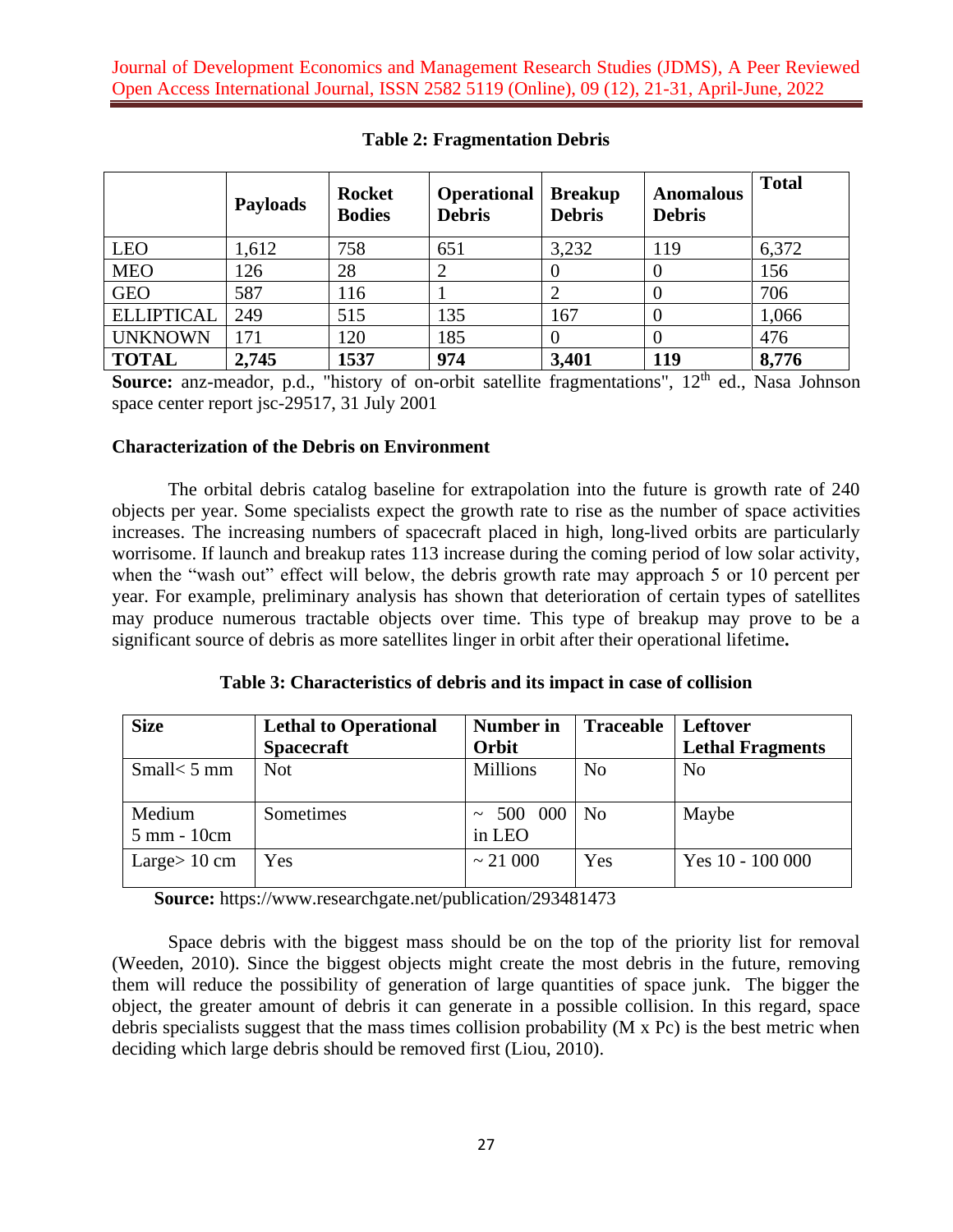| <b>Country/Organization</b> | <b>Payloads</b> | <b>Rocket Bodies &amp; Debris</b> | <b>Total</b> |
|-----------------------------|-----------------|-----------------------------------|--------------|
| China                       | 215             | 3564                              | 3779         |
| Cis                         | 1509            | 4809                              | 6318         |
| Esa                         | 69              | 53                                | 122          |
| France                      | 62              | 467                               | 529          |
| India                       | 70              | 112                               | 182          |
| Japan                       | 154             | 90                                | 244          |
| Usa                         | 1384            | 4279                              | 5663         |
| Other                       | 779             | 113                               | 892          |
| Total                       | 4242            | 13487                             | 17729        |

# **Table 4: Country wise Debris in Orbits**

**Source:** Satellite Box Score (as of 5 July 2016, cataloged by the U.S. Space surveillance network)

 Table 4 shows the country wise debris in orbits. According to CIS (The Common wealth of Independent States) ranking first followed by USA and China ranked third place in orbital space pollution. The major sources are the payloads and rocket bodies and debris. The ensemble of payloads and rocket bodies near number, mass GEO (Geosynchronous Equatorial Orbit) was characterized by number, mass, longitude at epoch and longitude drift rate /day.

| Year         | <b>Payloads</b> | <b>Rocket Bodies</b> | <b>Total</b> | <b>CAGR</b> |
|--------------|-----------------|----------------------|--------------|-------------|
| 2000         | 79              | 16                   | 95           |             |
| 2001         | 81              | 22                   | 103          | -98.9952    |
| 2002         | 65              | 400                  | 465          | $-99.7344$  |
| 2004         | 109             | 431                  | 540          | -99.9317    |
| 2005         | 116             | 430                  | 546          | $-99.9405$  |
| 2006         | 124             | 437                  | 561          | -99.9396    |
| 2007         | 128             | 423                  | 551          | $-99.9422$  |
| 2008         | 140             | 428                  | 568          | -99.9394    |
| 2009         | 152             | 490                  | 641          | -99.9336    |
| 2010         | 158             | 527                  | 685          | $-99.9371$  |
| 2011         | 171             | 522                  | 693          | $-99.9405$  |
| 2012         | 189             | 512                  | 701          | $-99.9405$  |
| 2013         | 200             | 490                  | 690          | $-99.9421$  |
| 2014         | 219             | 478                  | 697          | -99.9406    |
| 2015         | 234             | 435                  | 669          | $-99.9435$  |
| 2016         | 205             | 338                  | 543          |             |
| <b>Total</b> | 2370            | 6379                 | 8748         | $-99.0523$  |

### **Table 5: Orbital Box Score in India**

**Source:** Satellite Box Score by the U.S. Space surveillance network)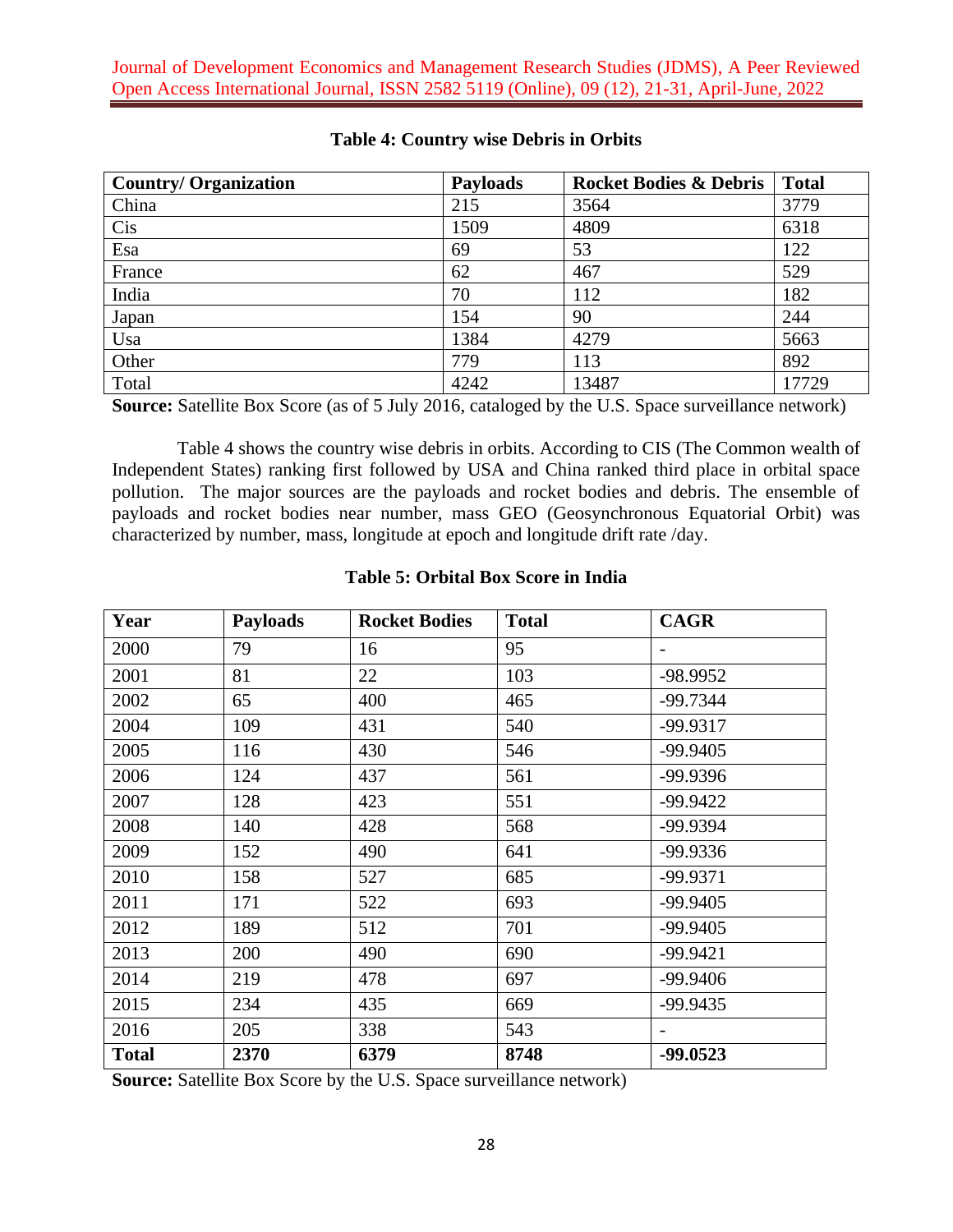Table 5 indicated that the orbital score level in India. It shows the spatial density weighted area and mass distribution over the decade. The table includes only payloads and associated rocket bodies. The physical appearance of operative and breaking up debris are not well characterized. Orbital score value is calculated with help Compound Annual Growth Rate Formula.

Space junk can impact operational spacecraft, yielding even more debris of all sizes, further increasing the impact risk. This is known as "the Kessler syndrome," named for NASA scientist Donald J. Kessler, who imagined spacecraft and orbital debris could reach a solidity such that each impact generates more debris and a greater likelihood of colliding with other objects – rendering the use of LEO impossible for decades.

#### **Current Scenario: Historical Growth of Space Debris**

The first-ever launch to orbit, Sputnik 1 happed on 4th October 1957. Thousands of satellites have been sent to space<sup>11</sup> and opened the field to all the space applications and eased livelihood. Our daily survives depend more and more on such uses which rotated out to be compulsory and strategically for climate, telecommunications, localization, security and defense, science. As a result, more than 65 years different space agencies are launching spacecraft into Low Earth orbit (LEO); this becomes a quite serious problem.



Figure 1: Space junk is growing up from 1957 to 2018

### **Conclusion**

The space environment is on the brink of suffering from the "Tragedy of the Commons", due to the overexploitation of its resources, as legislation lacks control, clear regulation and provisions on liability and responsibility. All this advantages many experts to the assumptions that those in power are or likely to take any measures in the directions space debris remediation, not until there is an absolute must. The condition with orbital debris is often associated to that of climate change: the failure of government to take responsibility and act swiftly and preemptively is now putting in jeopardy the future of human life on Earth. Therefore, policymakers must take necessary actions and prevent the possible catastrophic effects on Earth orbit while there is still a possibility for something to be done.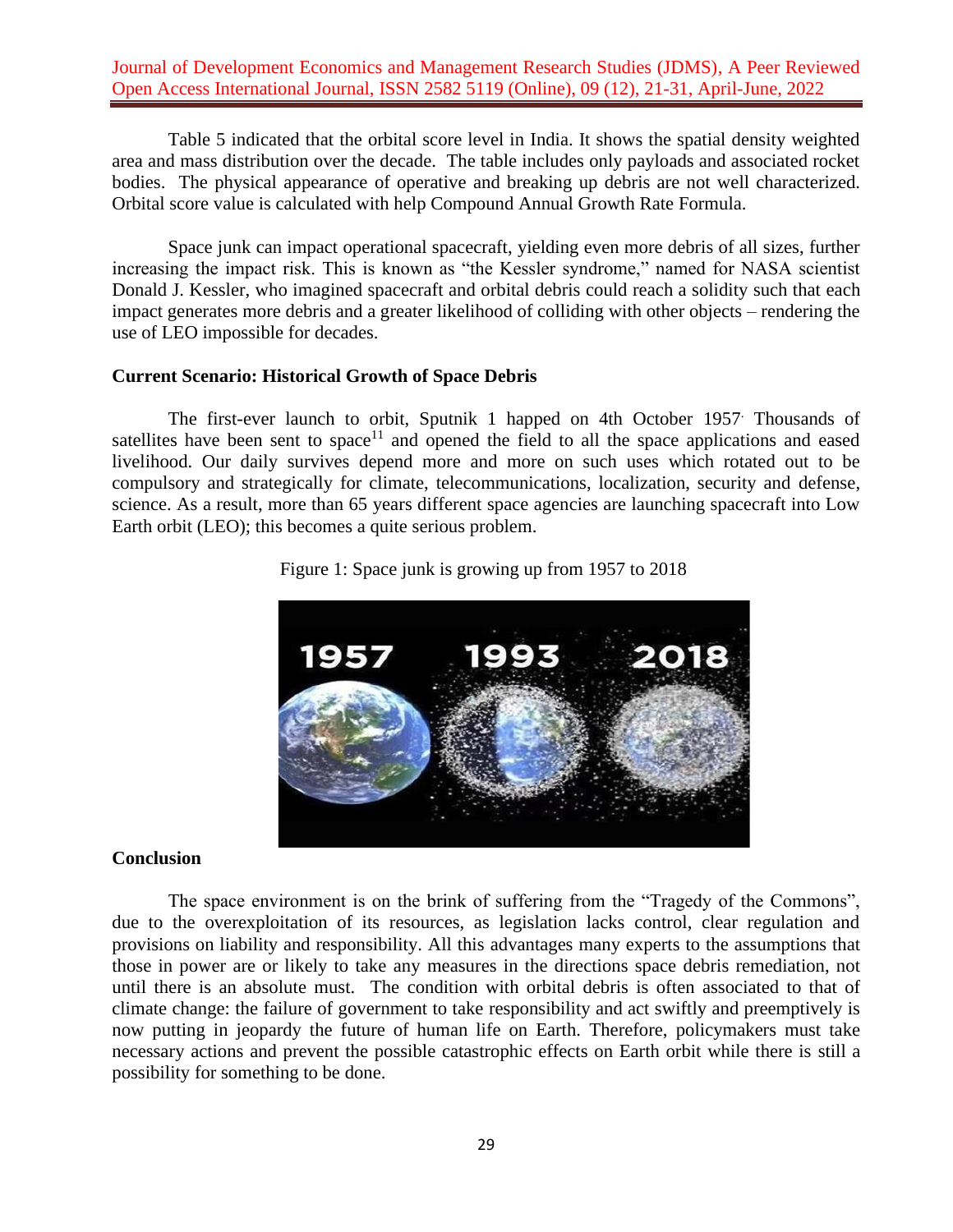The study offers the direct overview about the current situation and most used removal methods of active space debris. Numerous studies have shown that the level of compliance with the mitigation rules should be higher than 90 percent to frontier the growth of space debris in Earth orbit the last past two decades. Almost all removal methods are found to be compatible with unlike shapes, sizes, types, and orbits of space debris.

Space debris is the pollution of space. This pollution effects the space and earth environment. The small debris in space can damage the satellites due to their high speed. Some defund satellites stay in the orbit for centuries but some which could be falls to earth can be dangerous for people. The growing space debris problem can also be dangerous for future space rocket or satellite missions. It's an international issue and this problem need to be given some attention and start to work as soon as possible.

### **Suggestions:**

- A. Reducing the amount of mission-related debris released in spacecraft deployment and operations may be one of the easier ways of decreasing the future debris hazard to space operations.
- B. Practice effective machinery to remove an existing piece of debris can also be recycled as an antisatellite weapon.
- C. Non-natural satellites, asteroid, comets and other delightful bodies need for its management because our outer atmosphere get over Crowder and the waste continue cause hindrance in further useful products.

### **References**

- 1. Mark Garcia, (2021). Space Debris and Human Spacecraft Orbital Debris and Human Spacecraft and International Space Station (ISS), May 27, 2021 (spacelaunchreport.com).
- 2. Megan Ansdell (2018) "Activespace debris removal needs implications and recommendations for today's geopolitical environmental" 2018.
- 3. Prof.Afshaan Shaikh, Prof.Farhan Shaikh, Prof.Meera Bhate, Prof. M.Shajiuzzama, Prof. Mohammed Juned, Prof.Naina Dahatonde & Prof.Madhvi Patwa, (2021). "Review on Space Debris Clean up mission and proposed methods to tackle it" JETIR April 2021, Volume 8, Issue 4 www.jetir.org (ISSN-2349-5162).
- 4. Sanal Kumar VR, Sharan S, Kumar A, et al. (2016). Dual-head electromagnetic variable sweeping speed space broom for space debris mitigation. Paper presented at: AIAA SPACE 2016. Long Beach, CA; September 13-16, 2016. [https://doi.org/10.2514/6.2016-5522.](https://doi.org/10.2514/6.2016-5522)
- 5. Takahashi K, Charles C, Boswell RW, Ando A. (2018). Demonstrating a new technology for space debris removal using a bi-directional plasmathruster. Nature Sci Rep. 2018; 8:14417. [https://doi.org/10.1038/s41598-018-32697-4.](https://doi.org/10.1038/s41598-018-32697-4)